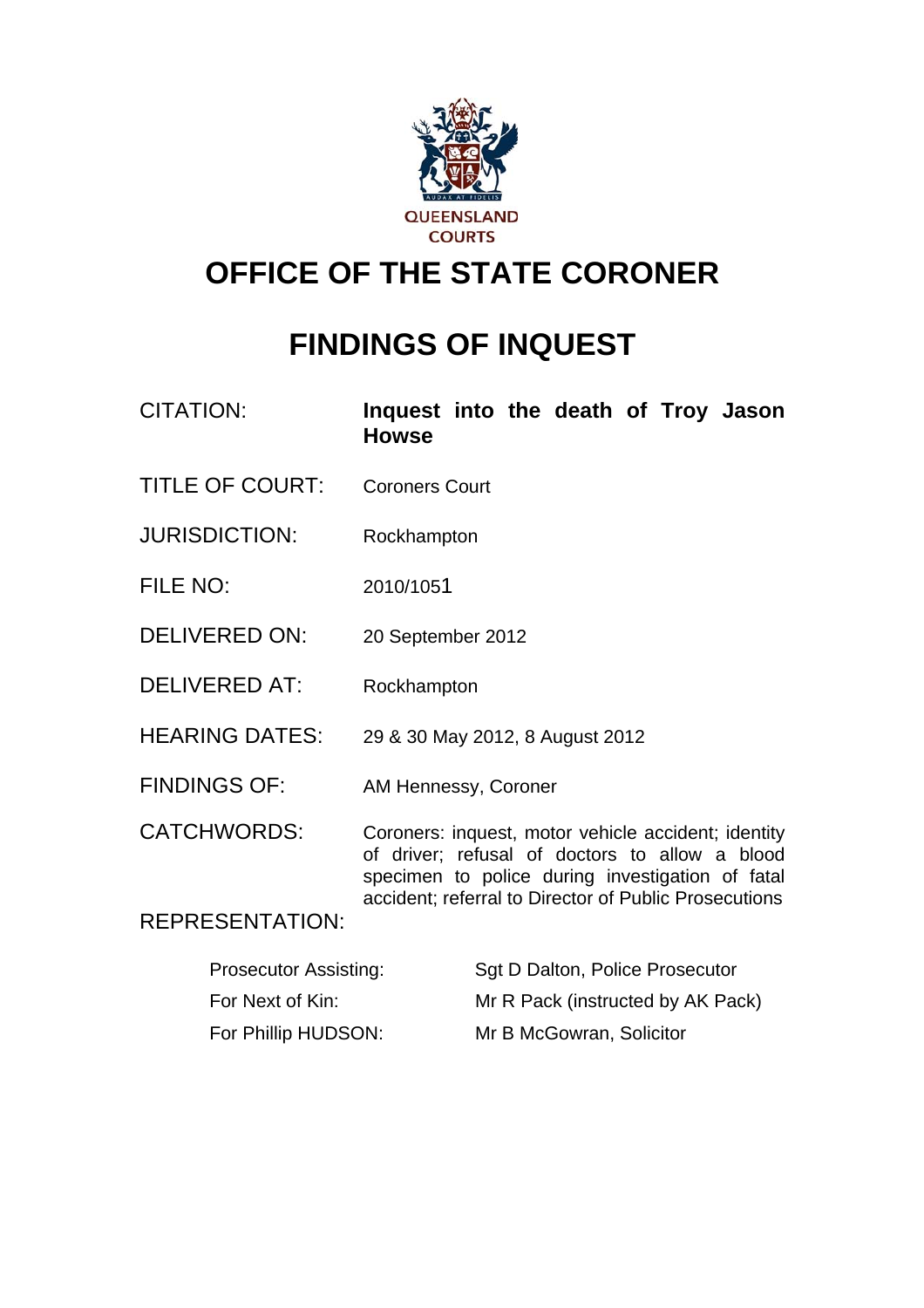These findings seek to explain, as far as possible, how the death of Troy Jason Howse occurred. Mr Howse died from head injuries sustained in a motor vehicle accident on the 28 March 2010 which occurred on Old Byfield Road, Cobraball, near Yeppoon. The only other occupant of the vehicle was Mr Howse's friend, Mr Phillip David Hudson. The primary issue investigated at the Inquest was which of the men were driving the vehicle at the time of the tragic accident.

### *THE CORONER'S JURISDICTION*

- 1. The coronial jurisdiction was enlivened in this case due to the death falling within the category of "*violent death"* under the terms of the Act. A Coroner has jurisdiction to investigate the death under s 11(2), to inquire into the cause and the circumstances of a reportable death and an Inquest can be held pursuant to s 28.
- 2. A Coroner is required under s 45(2) of the Act when investigating a death, to find, if possible:-
	- the identity of the deceased.
	- how, when and where the death occurred, and
	- what caused the death.
- 3. An Inquest is an inquiry into the death of a person and findings in relation to each of the matters referred to in s 45 are delivered by the Coroner. The focus of an Inquest is on discovering what happened, informing the family and the public as to how the death occurred, but not on attributing blame or liability to any particular person or entity.
- 4. The Coroner also has a responsibility to examine the evidence with a view to reducing the likelihood of similar deaths. Section 46(1) of the Act, authorises a Coroner to "*comment on anything connected with a death investigated at an Inquest that relates to* – *(c) ways to prevent deaths from happening in similar circumstances in the future."* Further, the Act prohibits findings or comments including any statement that a person is guilty of an offence or civilly liable for something.
- 5. Due to the proceedings in a Coroner's court being by way of inquiry rather than trial, and being focused on fact finding rather than attributing guilt, the Act provides that the Court may inform itself in any appropriate way (section 37) and is not bound by the rules of evidence. The rules of natural justice and procedural fairness apply in an Inquest. The civil standard of proof, the balance of probabilities, is applied.
- 6. All interested parties can be given leave to appear, examine witnesses and be heard in relation to the issues in order to ensure compliance with the rules of natural justice. In this matter, the family of Mr Howse and Mr Hudson were represented at the Inquest.
- 7. I will summarise the evidence in this matter. All of the evidence presented during the course of the Inquest, exhibits tendered and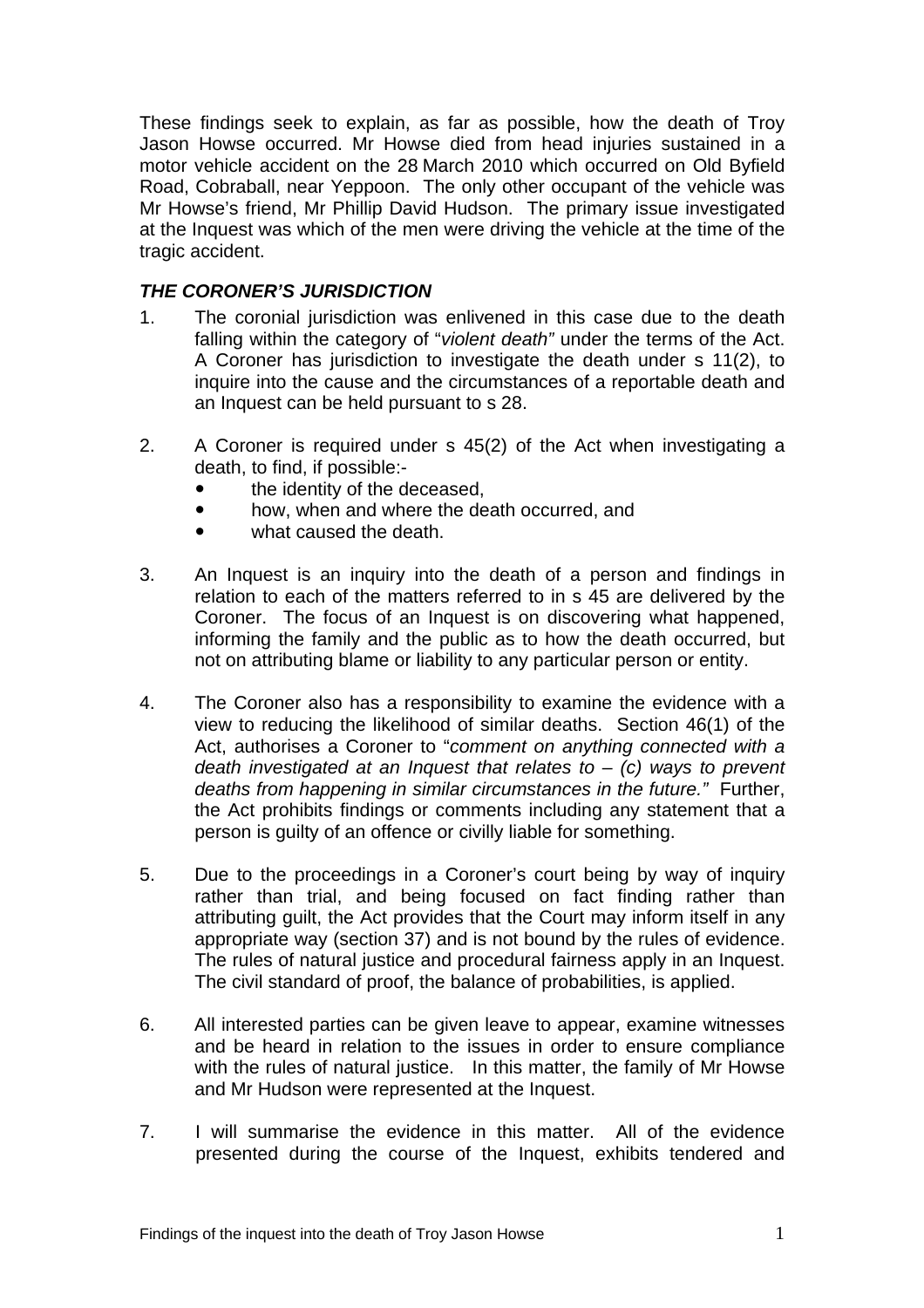submissions made have been thoroughly considered even though all facts may not be specifically commented upon.

## *The Facts*

- 8. At about 11.45pm on Sunday 28 March 2010, a single vehicle traffic crash occurred on Old Byfield Road, Cobraball, via Yeppoon. The crash involved a red Ford Falcon V8 Sedan (unregistered and uninsured) carrying Phillip Hudson (owner of vehicle) and Troy Howse. Mr Howse died in the crash from massive head injuries. Mr Hudson was injured and was transported to Rockhampton Hospital for treatment.
- 9. Mr Howse was born on 3 August 1975 and at the time of the accident was 34 years 7 months of age. He was a single man with no dependants and resided in Yeppoon. He was employed as a diesel fitter at a mine near Blackwater and at the time of his death was on days off.
- 10. During the morning of 28 March 2010, Mr Howse and Mr Hudson rode dirt bikes at the Yeppoon motorcross track. At the track they met a friend, Damian Lyle Baker. Conditions at the track were muddy and they left around lunchtime, and travelled to Mr Hudson's residence at 1642 Old Byfield Road, Lake Mary. Upon arriving at Mr Hudson's residence, Mr Hudson, Mr Baker and the deceased cleaned the dirt bikes and started drinking beer and rum which they mixed themselves. There was an unknown quantity of beer and at least two (2) 1125 millilitre bottles of rum.
- 11. Mr Hudson resided on the same road that the incident took place. Mr Hudson was the owner of the red 1981 Ford Falcon V8 sedan which he kept at his residence. The vehicle was unregistered and uninsured and Mr Hudson had fitted registration plates to it from a Commodore vehicle he and his mother owned. The registration for the Commodore vehicle expired in 2007.
- 12. Mr Hudson, Mr Baker and the deceased continued drinking throughout the afternoon and around 3.30pm decided to work on the Ford vehicle. The vehicle had not been driven or started for some time before this day. They eventually got it running and Mr Baker and Mr Hudson took it for a test drive. Mr Hudson drove the vehicle down the driveway onto Old Byfield Road before Mr Baker drove it back. Before taking the vehicle for a test drive Mr Baker consumed an unknown quantity of beer and between five and six plastic cups of rum which he mixed himself. He can recall Mr Hudson was mixing his own drinks and was drinking "*one for one*" with him.
- 13. Mr Hudson cannot recall working on the vehicle and denies taking it for a test drive. He later conceded his memory is not that good and Mr Baker's level of intoxication was not too bad so he might remember better.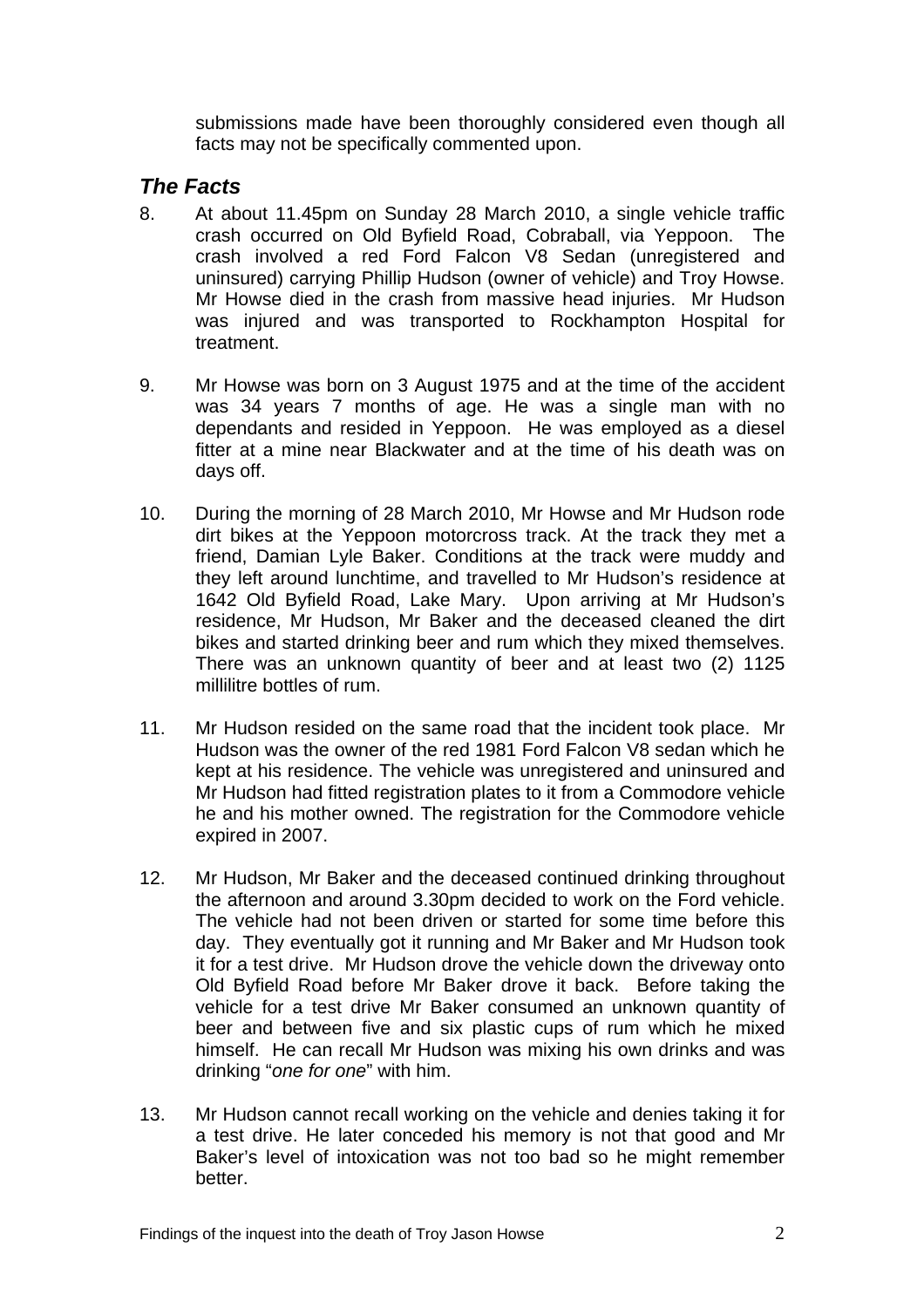- 14. After taking the vehicle for a test drive, it was parked in the shed and the drinking continued. Mr Hudson's mother made dinner for them around 7.00pm before receiving a call from Mr Baker's partner, Samantha Law, around 8.00pm who was upset because she was unwell and was expecting Mr Baker home.
- 15. Mr Baker eventually decided to walk home leaving Mr Hudson's residence somewhere between 8.00pm and 11.00pm. About five to ten minutes after Mr Baker left, Mr Hudson and Mr Howse decided to follow Mr Baker and see if he would return and continue drinking. Mr Hudson drove his Landcruiser vehicle and admits to being intoxicated at the time, having been drinking for most of the afternoon. They met with Mr Baker about a kilometre from Mr Hudson's residence. Mr Baker observed Mr Hudson driving his Landcruiser vehicle with the deceased in the passenger seat. He can recall Mr Hudson lunged at and chased him (in a friendly fashion) when he refused to return to Mr Hudson's residence. Mr Hudson and Mr Howse then returned to Mr Hudson's residence and continued drinking.
- 16. Later in the evening, Mr Hudson's mother was in bed at the premises and heard the engine of the Ford vehicle being revved and then idling down the driveway. The vehicle was driven a short distance down the road before it crashed.
- 17. Old Byfield Road, Cobraball is, at the scene of this incident, an unsealed gravel and dirt road without line markings. The road surface was in a good condition at the time of this incident and contained only a small amount of loose dirt and gravel. The road runs roughly east/west and is used mostly by local traffic. The road is about six metres wide with grass and dirt shoulders. There is no curbing or lighting due to the rural setting. There is a slight rise and gentle curve to the right at this section of roadway. The speed limit is 100 kilometres per hour (unsigned).
- 18. Police officers attended the incident on the night and investigated the crash. There was no evidence of another vehicle, person, animal or road condition that might have contributed to the crash. The weather was fine with only a light shower of rain just after the accident.
- 19. Police investigations determined that the vehicle was travelling in a westerly direction on Old Byfield Road when it went out of control and rolled onto its roof, coming to rest on the southern side of the road. Mr Howse was thrown from the vehicle and died from head injuries at the scene.
- 20. The first witnesses to the scene were the residents of a nearby house who heard a loud engine revving noise immediately before the crash. They were on the scene in a matter of minutes. Mr Hudson told them that he had been drinking and lost control but later changed his story to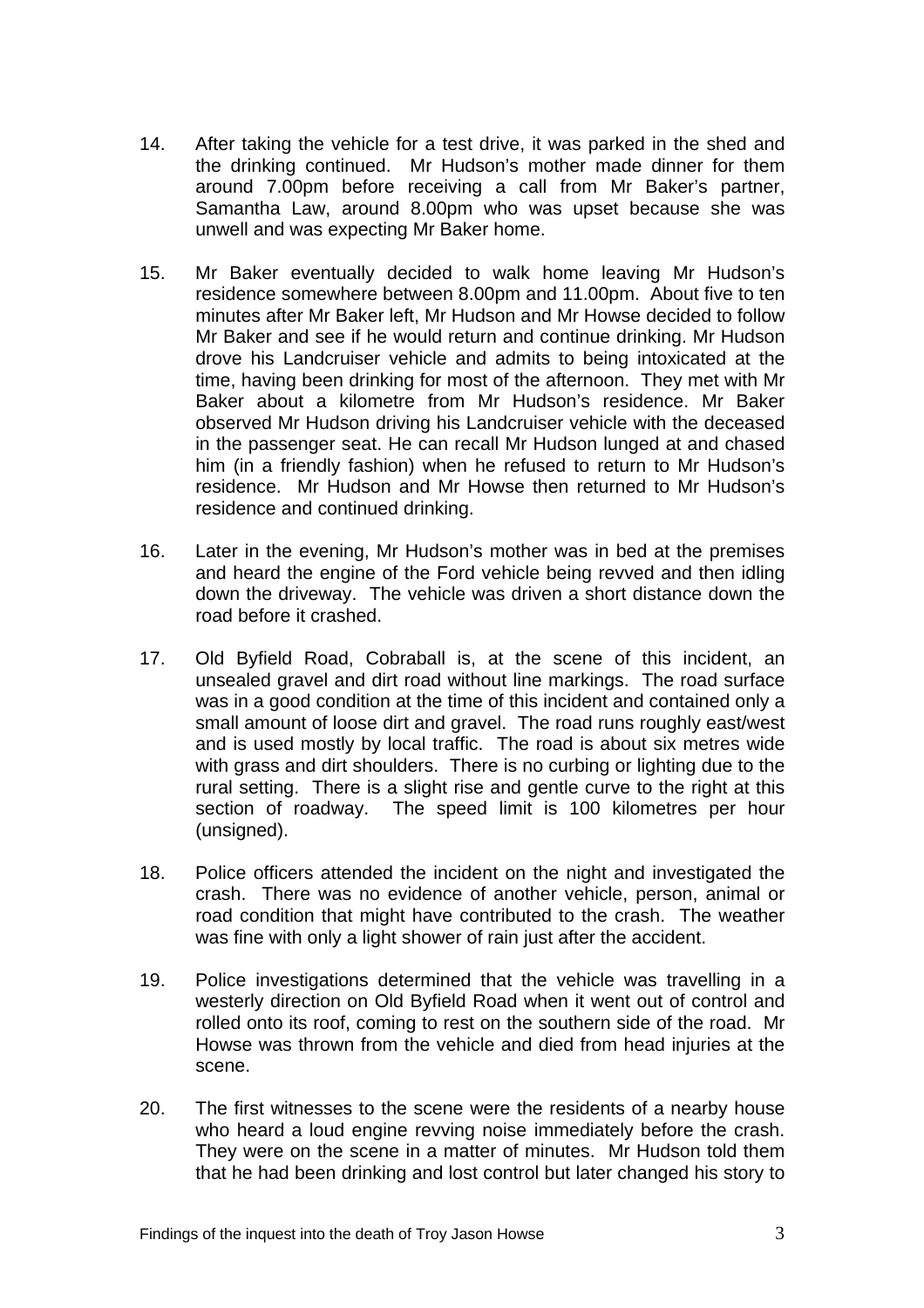say that Mr Howse was driving. Mr Hudson also told the witnesses that he had pulled Mr Howse out of the vehicle. There is contention on the evidence as to what Mr Hudson said and how it can be interpreted.

- 21. The vehicle sustained substantial damage to the passenger side front corner of the roof, the top of the guard on the same side and that side of the bonnet. That corner of the roof was crushed down into the passenger compartment. The front windscreen had been broken out and the front passenger side window had been smashed. The driver's window was wound down and was still intact.
- 22. A mechanical inspection of the vehicle found a number of defects but none such that they would have contributed to the crash. The driver's side seat belt had been tied up in an extension position, secured with a cable tie. The seat belt could not be retracted though the inertia reel function of the seat belt mechanism was still functional.
- 23. Mr Hudson was treated at the Rockhampton Hospital for a laceration to the left side of his head which was bleeding. He was seen to have some bruising or marks across his abdomen. All of the doctors who saw Mr Hudson were under the belief (from information from Mr Hudson and/or the ambulance officers) that he was the passenger in the vehicle.
- 24. It was clear from all of the evidence, witnesses at the scene, ambulance officers and doctors at the hospital that Mr Hudson was intoxicated. Mr Hudson also admitted that he had been drinking during the day to the same extent as Mr Howse and that he was intoxicated.
- 25. Police made a request of the medical personnel at the Hospital for a sample of blood from Mr Hudson given the likelihood of there being an investigation into whether he was the driver. This request was refused. The evidence is unclear and the medical notes not sufficiently documented as to how that request was handled and by whom. The evidence appears to indicate that Dr Gupta, the surgical registrar who consulted with Mr Hudson, refused the request. He has suggested this was on the basis that it could not be done immediately it was asked for due to the need for a head CT scan. The Police officers attending were under the impression that the refusal was definite but Dr Gupta seemed to be saying in his evidence that it was something which could wait. None of the medical personnel were of the retrospective opinion that Mr Hudson was not well enough to have blood taken for that purpose.
- 26. Section 80(10D)(a) of the *Transport Operations Road Use Management Act 1995 ("TORUM")* allows health care professionals to refuse a request by police for a blood sample. It is concerning that a request by police for a blood sample and the decision of medical staff including reasons were not documented by hospital staff. It is clear Mr Hudson was extremely intoxicated at the time of the accident. In the absence of a blood test, Mr Hudson's level of intoxication is based on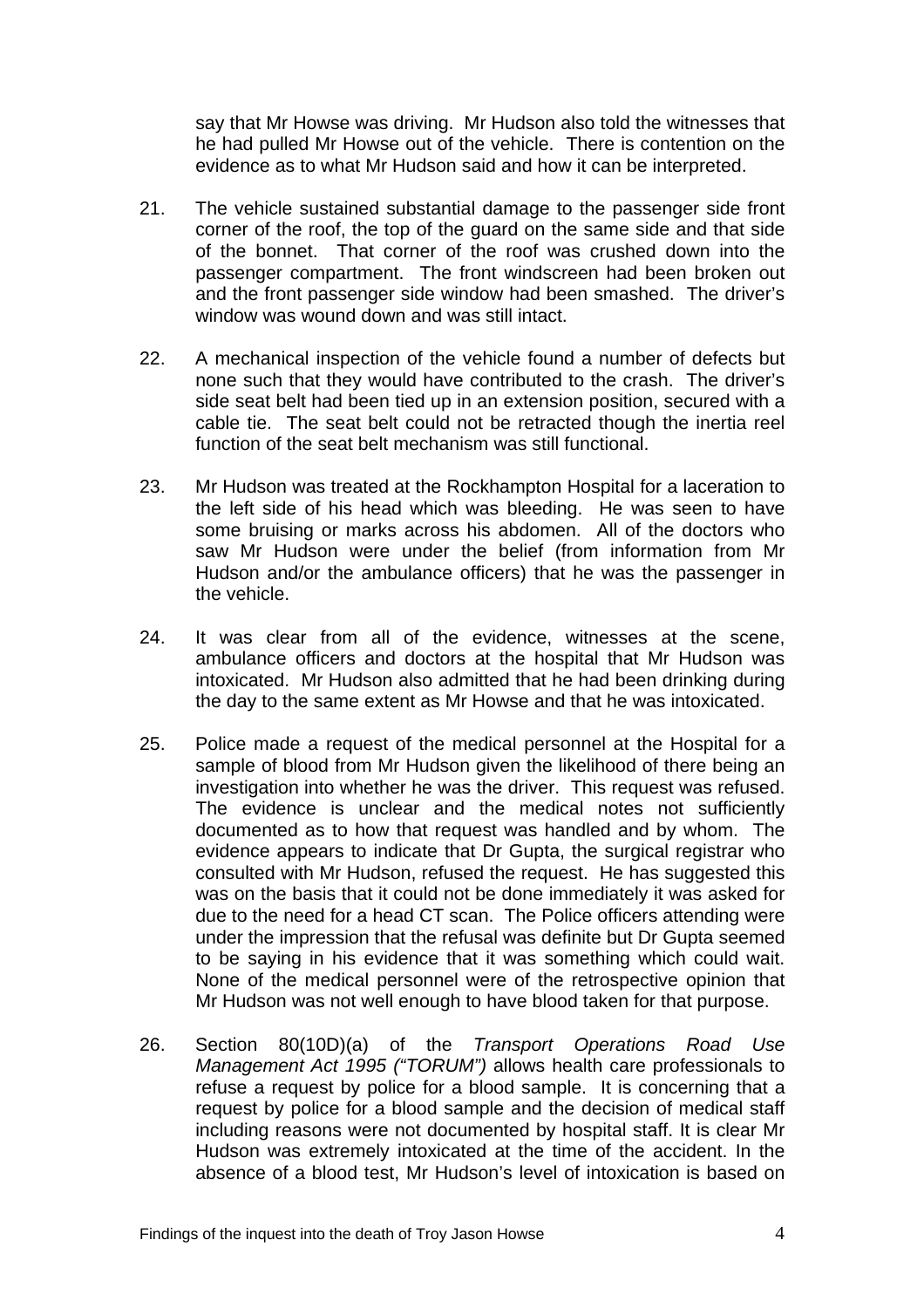his admissions and the evidence of witnesses who observed his demeanour and alcohol consumption. A refusal for a request for a blood sample could have serious consequences for police investigating other matters because they might fall outside the time limit prescribed by section 80 of the TORUM.

- 27. Obviously this situation was less than optimal due to the unclearness surrounding which doctor was responsible for making the decision on the Police request (and the lack of recording of the matter), the need for compliance by Police with timeframes regarding testing for blood alcohol content, and the difference between what was communicated to Police and what the actual opinions of the doctors were.
- 28. Dr Buxton performed an autopsy on Mr Howse following the incident and was of the opinion that Mr Howse's injuries were consistent with him having been the driver. Mr Howse had a blood alcohol reading of .171%. He had gravel abrasions on the point of his right shoulder and no evidence that he was wearing a seat belt. He suffered a cerebral contusion and fractured skull which were catastrophic injuries and caused death quickly.
- 29. Sat Stocker, QPS Senior Collision Analyst attached to the Forensic Crash Unit at Brisbane, compiled a collision analysis of the incident. He concluded that the vehicle was travelling at a minimum speed of 66 km/hr at the time it left the road. In the opinion of the Police Officer, the scene evidence indicated that Mr Hudson was the driver and Mr Howse the passenger. Due to the directly contrary medical evidence. Sgt Stocker was unable to determine which of the men was the driver of the vehicle.

## *ISSUES*

30. The primary issue for determination at the Inquest is the identity of the driver at the time of the crash. The Family of Mr Howse have submitted that a finding should be made that Mr Hudson was the driver. Mr Hudson submitted it should be found that Mr Howse was driving.

## **Evidence against Phillip David Hudson being the driver**

- 31. The evidence of Mr Hudson is that he recalls being in the passenger seat of the vehicle. In this regard, Mr Hudson relies on recollections of looking for a cigarette; telling Troy (Mr Howse) to slow down for a creek crossing; and a recollection of the Ford vehicle rolling out of the gate to his property. During the interview conducted by Police with Mr Hudson on the 31 March, Mr Hudson did make mention to a recollection of sitting in the passenger seat rolling out of the drive way and commenting for Troy to slow down for a crossing.
- 32. Mr Hudson advised QAS officers at the scene, Police and medical practitioners at the Hospital that he was the passenger. There were no witnesses who saw him driving at a time proximate to the crash. There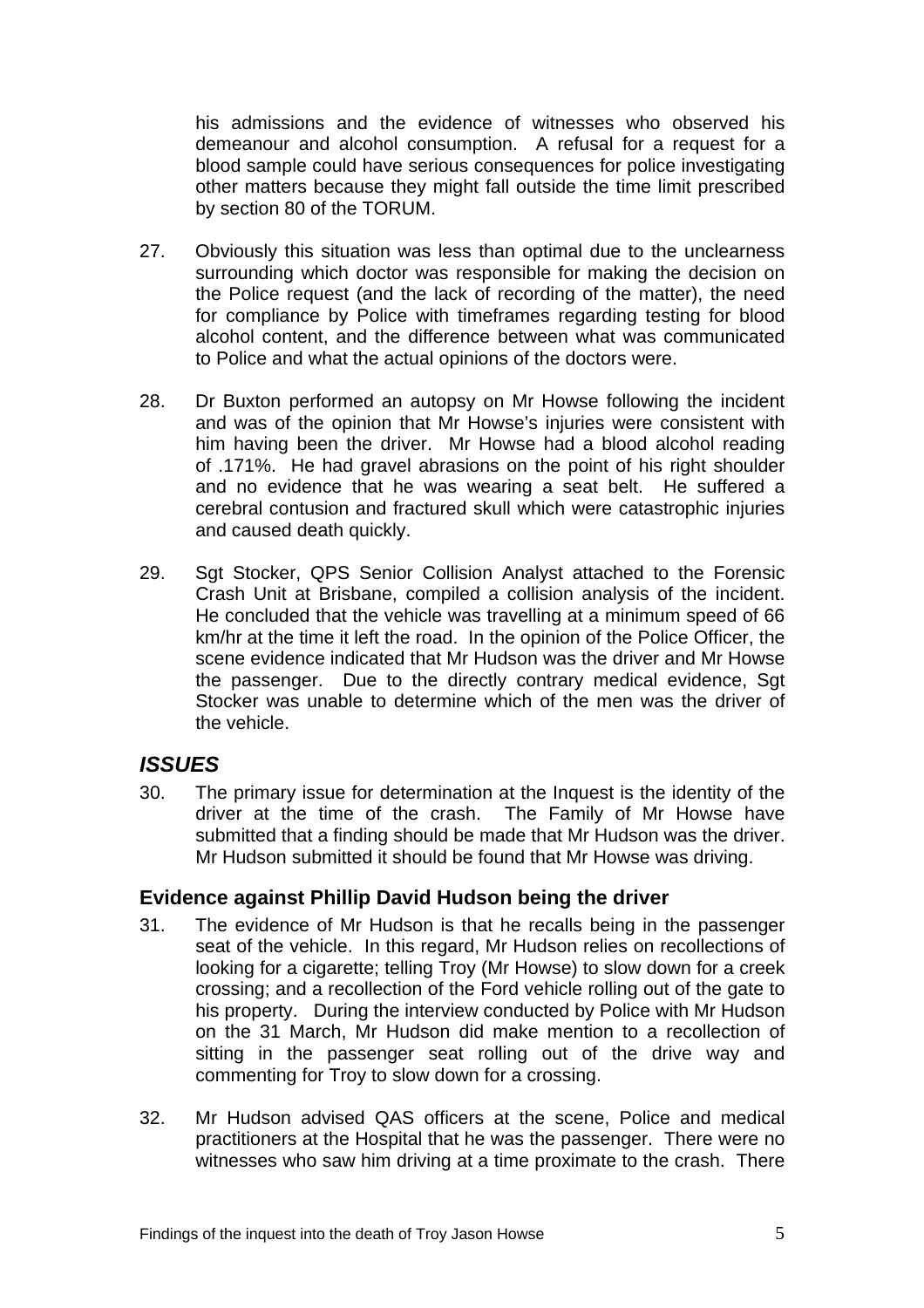is some medical evidence in support of his contention that he was the passenger.

- 33. The Prosecutor Assisting submitted that it is noteworthy that Mr Hudson was unable to provide a detailed account of events at the time of these recollections which he described as flash backs. He could not comment for instance if he was wearing a seatbelt, or if he had a drink in his hand at that time. He also has made a comment that he believed he was located in the passenger seat of the car on the logic that he was flat out walking at that time due to alcohol consumption.
- 34. It was submitted that the credit which should be attached to such recollections is limited, particularly taking into account the fact that Mr Hudson was considerably intoxicated at the time of the motor vehicle accident.

#### **Medical Notes – Hospital Chart**

- 35. In the Rockhampton Hospital medical notes, Dr Roach has referred to Mr Hudson as a passenger of vehicle. This information appears to have emanated from either Mr Hudson himself or ambulance staff. Similarly Drs Gupta and Kumar stated in their notes that Mr Hudson was the passenger and that were derived from secondary sources such as Mr Hudson and Ambulance officers.
- 36. Mr Hudson had bruising to the left hip which, it is submitted is consistent with his coming into contact with the passenger side door which was bowed out during the incident.

#### **Evidence of marks on Mr Hudson's abdomen**

37. Various doctors gave evidence of marks or bruising to Mr Hudson which may relate to the wearing of a seat belt. Dr Roach gave evidence that her diagram which shows a mark across Mr Hudson's abdomen, extending from the left upper quadrant, diagonally across the central abdomen to the lower quadrant, may suggest he was sitting in the passenger side of the vehicle. The Doctor's diagram drawn in progress notes shows a mark below the navel level. Doctor Roach would not draw conclusions as to whether the mark was formed by the lap strap or sash strap of a seat belt, stating "*it would be difficult to comment given the bruising marks are just across the abdomen. So without knowledge of their – the nature of the – the crash and the forces involved, it would be difficult to comment from a medical perspective. I'm not expert in seatbelt marks.*" The Doctor was hesitant to comment if a loose fitting lap belt may be able to create marks in the opposition direction, without knowing the forces involved. The doctor formed her opinion as to Mr Hudson being the passenger from the information she was told and based on her examination of the injuries. The other doctors who dealt with Mr Hudson were not able to add to the evidence in this regard. Dr Gupta, who sighted Dr Roach's diagram, suggested that the mark would be from the lap strap and said that with such marks you can not tell whether the patient might be the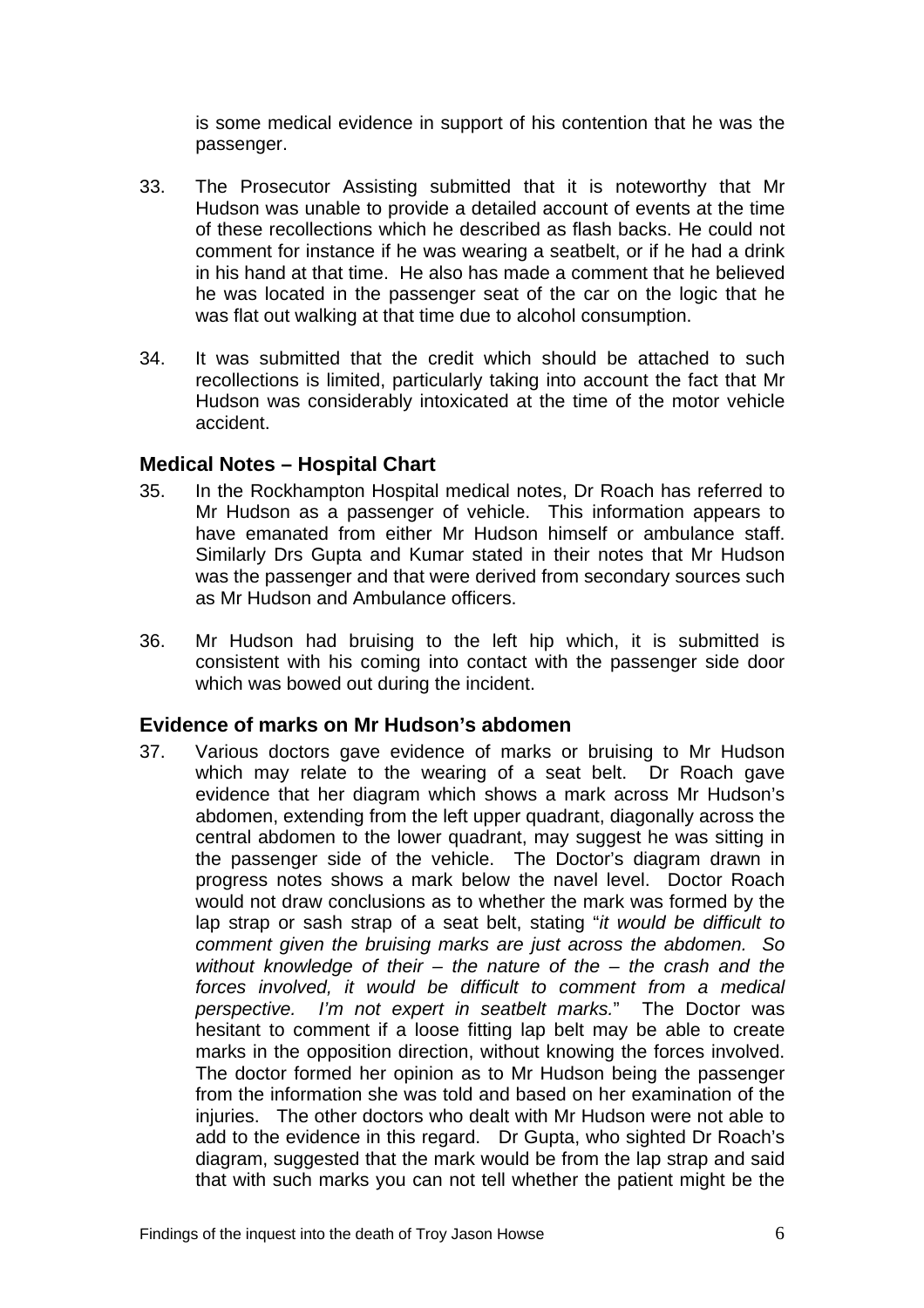passenger or driver. Dr Gupta also stated that the mark to the abdomen could have been caused by something besides a seatbelt, suggesting a host of things, including a steering wheel could not be excluded as the cause. Dr Gupta did not resile from his position that Mr Hudson was the passenger. Dr Roach's evidence is uncertain at best and inexpert to the extent that she had little experience with seatbelt markings at the time of the treatment of Mr Hudson.

38. Sergeant Stocker provided evidence that a loose fitting seat belt could cause the direction of the seat belt injury to change, stating, "*yes I would agree that a person could move relative to the seat belt straps up until it came into contact with them*."

## **DNA Evidence**

- 39. Amanda Reeves, a scientist with QFSS, gave evidence that a DNA swab taken from the steering wheel of the vehicle matched the DNA profile of Troy Howse. Ms Reeves accepted that the presence of DNA does not establish that a person touched that location, making reference to the possibility of secondary transfer of the DNA material. Similarly, a time frame for the deposit of the DNA sample was not able to be ascertained due to the number of variables involved.
- 41. The DNA of samples swabbed from the ground outside the driver's window and the driver's seat belt buckle were found to have a high probability of originating from Philip Hudson. Sergeant Stocker stated, "*from my opinion its either he (Hudson) made contract with the seatbelt with blood or the seatbelt has come into contact with his blood".*
- 42. Given Mr Hudson had a head injury which was bleeding, and he extricated himself from the vehicle (not being able to remember how he exited the vehicle), the presence of blood/ DNA on the driver's seatbelt buckle and outside the drivers door does not allow a conclusive inference to be drawn as to how the samples may have come to be there. Any conclusions over who was driving associated with the location of DNA would seem very limited.

## **Opinion of Dr Buxton**

- 43. Dr Buxton opined that Mr Howse was the driver of the vehicle at the time of the accident. This opinion takes into account that most of the injuries sustained by Mr Howse are to the right side of the head. Further lacerations running across the forehead, and on the left side, were said by Dr Buxton to be consistent with the head coming into contact with the upper surround of a windscreen. Marks on the right side of the body were consistent with contact with the door or perhaps occurred during eviction from the vehicle.
- 44. Dr Buxton was asked whether Mr Howse's head injuries could have occurred whilst he was in the passenger side and partially ejected from the vehicle, as the roof / passenger side A pillar came into contact with the ground during the roll over. The Doctor stated that if that was the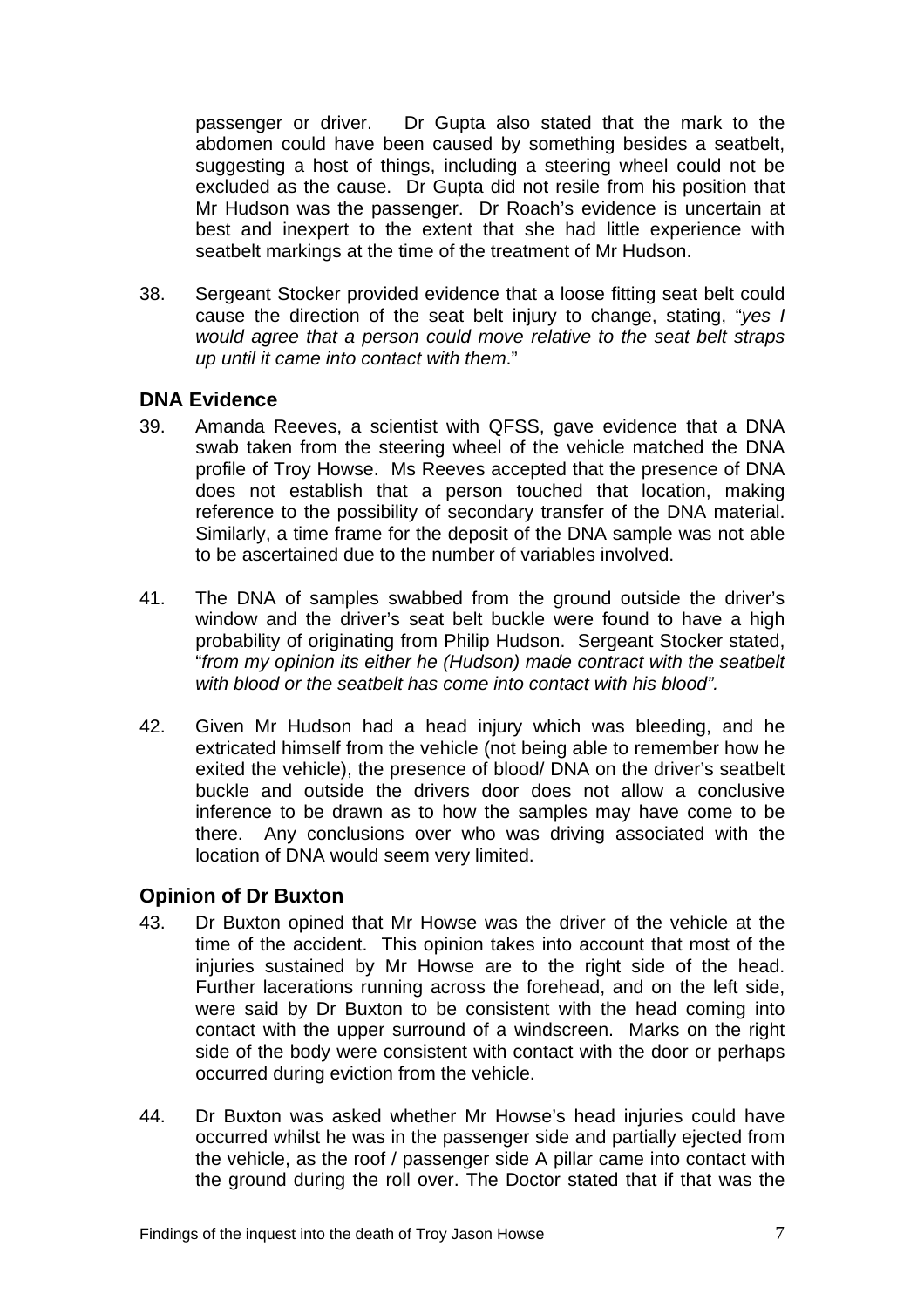case "*with that coming down I'd expect more extensive injuries to the– left side of his head*." Dr Buxton considered it most likely that Mr Howse was ejected from the driver's side window during the crash.

45. Dr Buxton was of the opinion that Mr Howse's head injuries were not caused after he was ejected from the vehicle, stating, "*You get fairly messy injuries where they hit the ground and you get more tearing rather than cutting. This was a – the main injury to the right side of the head was more of a linear laceration*", such as might be consistent with hitting a door or window frame.

## **Evidence in favour of Phillip David Hudson being the driver**

46. Counsel for the Family submits that there is a larger body of evidence that supports the finding that Mr Hudson was the driver.

#### **Driving History**

47. Mr Hudson has a poor traffic history with a preponderance of the offences being speeding. He was also convicted of a drink driving offence shortly before the accident.

#### **Earlier acts of driving**

- 48. Mr Hudson agreed he drove a Toyota utility motor vehicle along Old Byfield Road to find Damian Baker only hours before the fatal crash. Damien Baker places Mr Hudson driving the red XD Ford Falcon along the driveway and along Old Byfield Road earlier during the day when they were working on the vehicle.
- 49. Whilst limited conclusions may be drawn, that Mr Hudson was driving at earlier points in time during this day, even when intoxicated, some inference can be drawn that Mr Hudson is more likely to have been driving at this later point in time.

#### **Comments contained on OOO Phone call**

- 50. During the OOO Phone call made by Malinda Vaughan, Mr Hudson states, "*Fucking killed him. Fucking killed him*." Mr Hudson is placed as stating, "*All I remember …fucking corner*." Malinda Vaughan explained that there is a bend in the road only two car lengths in front of the crash site. "*Fucking killed him …..fucking had my ….*"
- 51. At 4 minutes and 40 seconds Officer Warby's evidence is that Mr Hudson states, "*It's my fault?*"
- 52. It was submitted that the above comments all allow an inference to be drawn that Mr Hudson was the driver. The contrary position is that Dr Gupta accepted as possible that people who had gone through incidents like car crashes, may have very little memory of what happened.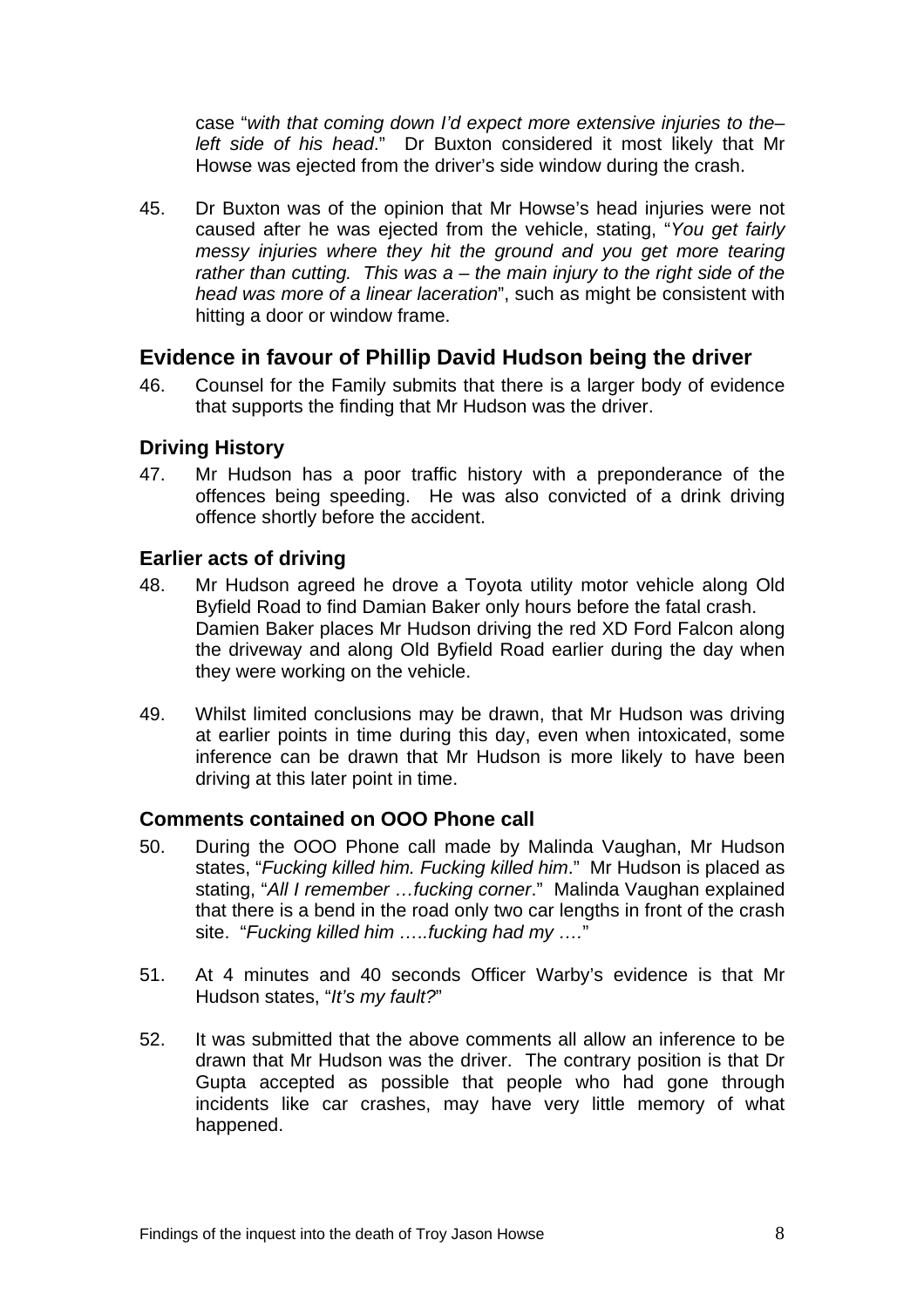# **Comments at the scene supporting Mr Hudson being the driver.**

- 53. Mr Hudson was very upset when the witnesses arrived on the scene. He was also probably in shock. His memory of the incident is likely to be poor due to his intoxication, injuries (including a head injury), his upset over his good friend dying in front of him and the possibility of shock. The reliability of his statements at the scene would therefore potentially be subject to limited weight being attached to them on an evidentiary basis.
- 54. Melinda Vaughan, one of the first witnesses at the scene, says Mr Hudson stated something like, "*I tried to get it under control, I couldn't handle it*". She said "He continued to talk. He said something like "*its not ok, I'm sorry. I'm in shock, I couldn't get it under control. Its not ok, Troy is dead*".
- 55. Kira Leahy's evidence during the inquest was to the effect that "*When we were trying to ask him questions, he wouldn't really answer them, he'd avoid them and just say I – I tried to control it and that was – and then we'd ask him, "What did you try and control?", and he wouldn't really answer*."
- 56. During the inquest Mr Hudson did not recall making the comments, offering that he was intoxicated, and had a bang on his head. He feels that he could have said anything.
- 57. Malinda Vaughan provided evidence that Mr Hudson when asked who was driving stated, "*I was*", and then Jayden started talking to him and then he said, *No , I wasn't*."
- 58. Jaydon Leahy's evidence was that Mr Hudson stated at the scene that "*I was driving, I tried to keep the car under control,*" as opposed to "*keep it under control.*" He gave his opinion to the Police and arguably interpreted what he thought Mr Hudson had said. It is submitted on Mr Hudson's behalf that he was holding the body of his friend when the witnesses arrived. Mr Howse was bleeding from the head (and onto Mr Hudson) around the time that he was heard to say "*I tried to get it under control"*. This interpretation of the events was not put to the witnesses for their comment.
- 59. Most of the statements of Mr Hudson were said to be made during one or more of the witnesses being on the phone to 000 but the transcript of that call does not accord completely with the versions given to Police of the comments of Mr Hudson.

## **Opinion of Collision Analyst**

60. Sergeant Stocker concludes that the scene evidence indicates that Hudson was the driver and Howse was the passenger in the vehicle at the time of the crash.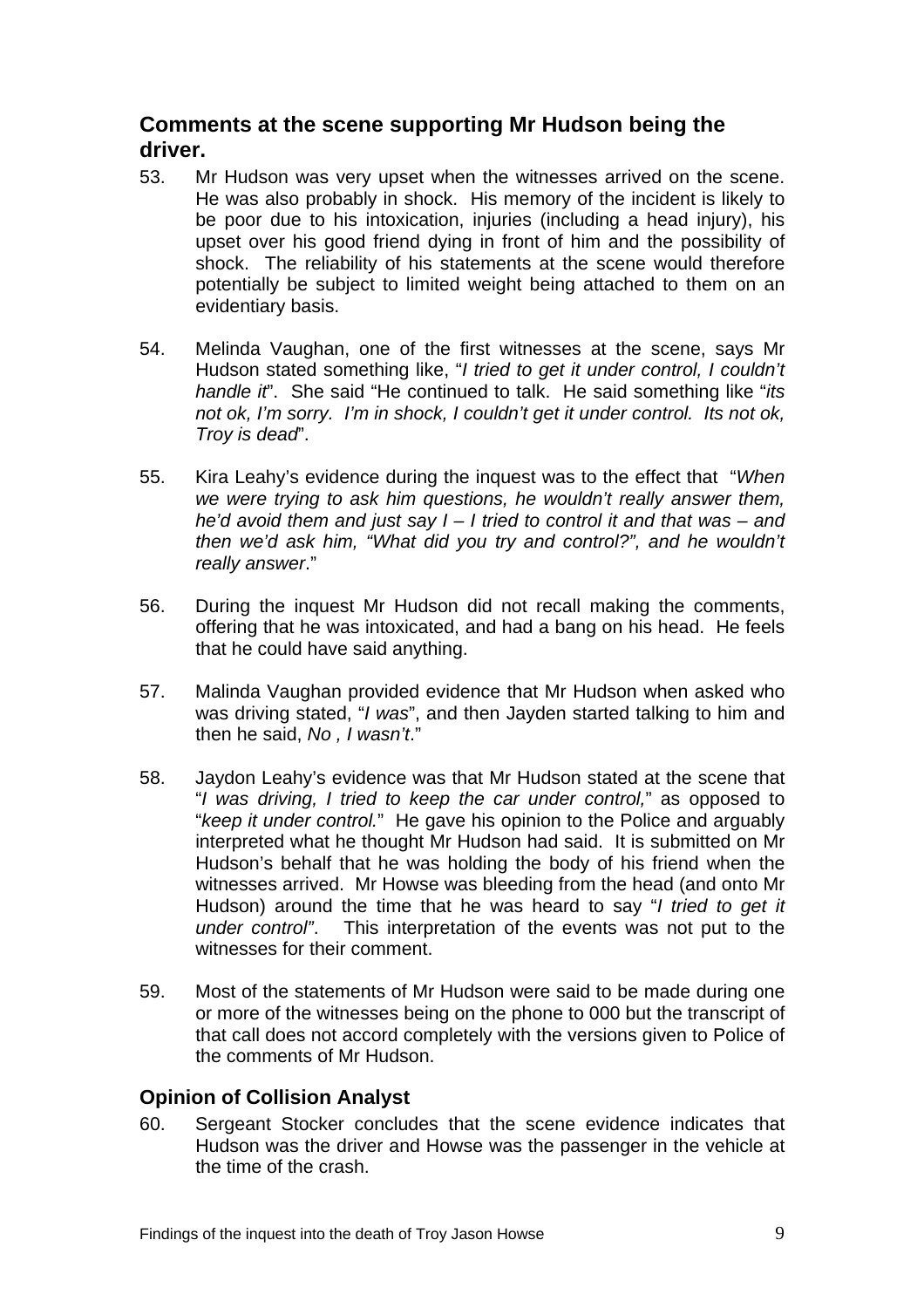- 61. The Sergeant explained this opinion, "*So from the way the vehicle has rotated, the most likely person to have been in the passenger seat was the one that was found in front of the vehicle and also, because of the crushing to the roof, is also consistent, I suppose, with the head injuries sustained by the front seat passenger as well*."
- 62. Sergeant Stocker's evidence seemed to be that the point of impact to the vehicle was the left hand part of the vehicle, the roof section which came into contact with the ground first. Occupants would have been thrown towards the direction of the passenger window during the course of the accident. In the Sergeants opinion the most likely ejection portal of the vehicle was the front left (passenger) window.
- 63. Stocker explained, "*to me what I'm trying to say is that I believe that the – that the passenger was either partially ejected or ejected at the time that the vehicle struck the ground.*"
- 64. In the Sergeants opinion it would be unlikely for the driver to be ejected through the front passenger window as the drivers body would need to get past the passenger.
- 65. The solicitor representing Mr Hudson submitted that the conclusion reached by Sgt Stocker that Mr Howse was the passenger (and was ejected from the vehicle) thus putting Mr Hudson in the driver's seat, is utterly inconsistent with the medical evidence as a whole.

#### **Mr Hudson's movement in the vehicle**

- 66. Mr Hudson told the first witnesses to the scene that he had dragged his friend from the car. This does not accord with the other evidence that Mr Howse was thrown from the vehicle during the accident. If he wasn't thrown clear and was the driver, then that scenario does not accord with Mr Hudson's version either on the basis that he could not have crawled out of the driver's side window (as he said) over the body of Mr Howse and could not have pulled him from the vehicle either.
- 67. Counsel for the family has submitted that the absence of blood inside the vehicle from Mr Hudson's injuries, especially from the head laceration and taking into account that , if he was the passenger, he had to crawl into the drivers seat to exit the vehicle by the driver's side window points to him being the driver. Sgt Stocker found this unusual given the circumstances of the accident.

#### **The Deceased**

68. Counsel for the Family submitted that it would have been uncharacteristic for Mr Howse to drive after he had been drinking. He had no drink driving history since 1999 but did have periodic speeding offences. He had a chance to test drive the vehicle earlier in the day but had opted not to. He did not drive in the earlier pursuit of Mr Baker and was therefore unlikely to have driven later.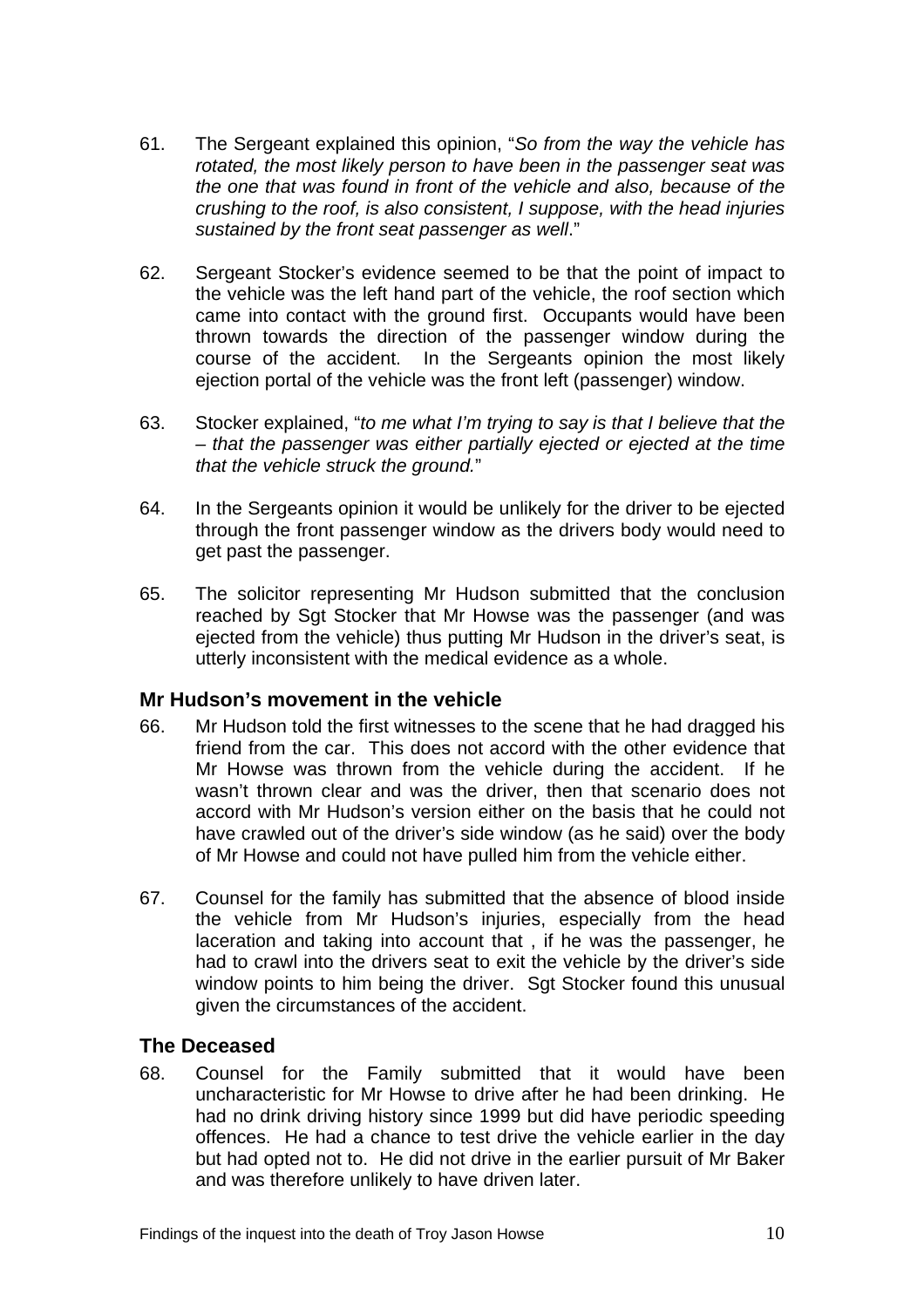# *Conclusion*

- 69. The expert evidence in this matter of Dr Buxton and Sergeant Stocker conflicts on the likely ejection portal. These witnesses also differ on the grounds upon which they offer as supporting their conclusions. Ultimately both witnesses offer opinion evidence in relation to who was the driver of the motor vehicle, at the time of the crash.
- 70. Evidence from medical practitioners concerning a mark across Mr Hudson's abdomen does not seem to offer considerable assistance on this point. The evidence seems to establish that the mark was from a seat belt and not a steering wheel or other item. That the mark was likely caused by the lap belt offers little assistance if the person was wearing a passenger or drivers seatbelt. In any event in this instance with the driver's side seat belt having a cable tie and being loose fitting, no assistance can really be obtained from this evidence.
- 71. I found the witnesses Melinda Vaughan and Jaydon Leahy to be credible witnesses. Both witnesses were challenged and were adamant that Mr Hudson made comments consistent with being the driver and later retracted those statements. In particular these witnesses seem to describe Mr Hudson realising the seriousness of the situation, before changing his version of who was driving. This is consistent with comment such as "*I am in trouble"*. In combination with comments contained on the 000 recording in which Mr Hudson makes comments, an inference could be drawn that he was the driver of the motor vehicle.
- 72. When considering the evidence of these witnesses in combination with the factors affecting the weight which could be attached to Mr Hudson's statement, I am satisfied there is sufficient cogency in the evidence to rely on it. Dr Buxton's contrary opinion was formed without the benefit of the knowledge of the mechanics of the crash (which the Police really should have briefed him on once the circumstances were known and before seeking an opinion) and while the evidence is, in itself, reliable, this circumstance affects the weight attaching to his opinion. Sgt Stocker's evidence is quite compelling.
- 73. **On the balance of probabilities** considering the whole of the evidence before me, I am satisfied that Mr Hudson was the driver of the motor vehicle at the time of the accident.

# *FINDINGS required by s 45(2)*

- 74. I am required to find, so far as has been proved on the evidence, who the deceased person was and when, where and how he came by his death. After consideration of all of the evidence and exhibited material, I make the following findings:
- **Identity of the deceased person** The deceased person was Troy Jason Howse.